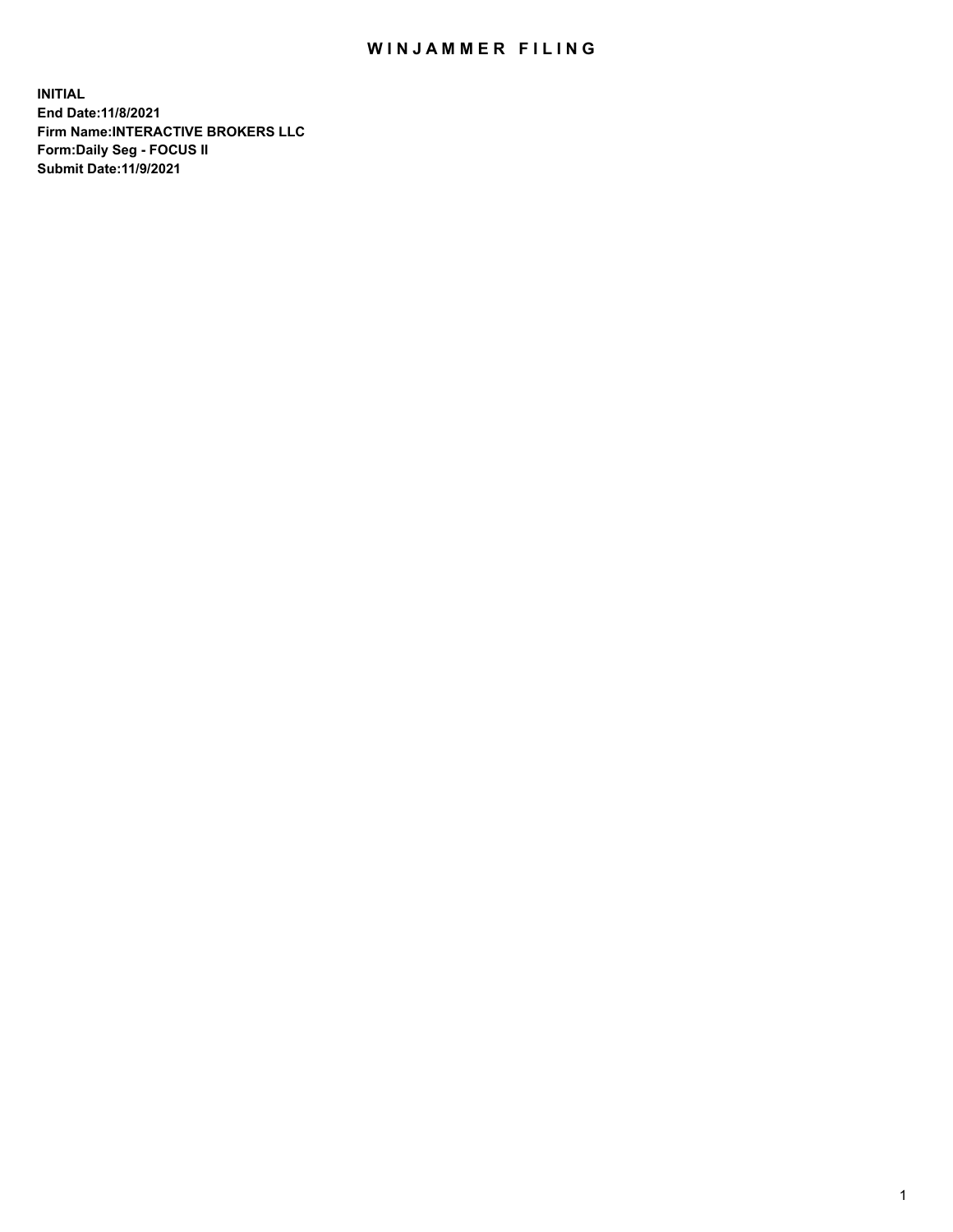**INITIAL End Date:11/8/2021 Firm Name:INTERACTIVE BROKERS LLC Form:Daily Seg - FOCUS II Submit Date:11/9/2021 Daily Segregation - Cover Page**

| Name of Company                                                                                                                                                                                                                                                                                                                | <b>INTERACTIVE BROKERS LLC</b>                                                                  |
|--------------------------------------------------------------------------------------------------------------------------------------------------------------------------------------------------------------------------------------------------------------------------------------------------------------------------------|-------------------------------------------------------------------------------------------------|
| <b>Contact Name</b>                                                                                                                                                                                                                                                                                                            | James Menicucci                                                                                 |
| <b>Contact Phone Number</b>                                                                                                                                                                                                                                                                                                    | 203-618-8085                                                                                    |
| <b>Contact Email Address</b>                                                                                                                                                                                                                                                                                                   | jmenicucci@interactivebrokers.c<br>$om$                                                         |
| FCM's Customer Segregated Funds Residual Interest Target (choose one):<br>a. Minimum dollar amount: ; or<br>b. Minimum percentage of customer segregated funds required:% ; or<br>c. Dollar amount range between: and; or<br>d. Percentage range of customer segregated funds required between:% and%.                         | $\overline{\mathbf{0}}$<br>$\overline{\mathbf{0}}$<br>155,000,000 245,000,000<br>0 <sub>0</sub> |
| FCM's Customer Secured Amount Funds Residual Interest Target (choose one):<br>a. Minimum dollar amount: ; or<br>b. Minimum percentage of customer secured funds required:%; or<br>c. Dollar amount range between: and; or<br>d. Percentage range of customer secured funds required between:% and%.                            | $\overline{\mathbf{0}}$<br>$\overline{\mathbf{0}}$<br>80,000,000 120,000,000<br>0 <sub>0</sub>  |
| FCM's Cleared Swaps Customer Collateral Residual Interest Target (choose one):<br>a. Minimum dollar amount: ; or<br>b. Minimum percentage of cleared swaps customer collateral required:% ; or<br>c. Dollar amount range between: and; or<br>d. Percentage range of cleared swaps customer collateral required between:% and%. | $\overline{\mathbf{0}}$<br><u>0</u><br>0 <sub>0</sub><br>0 <sub>0</sub>                         |

Attach supporting documents CH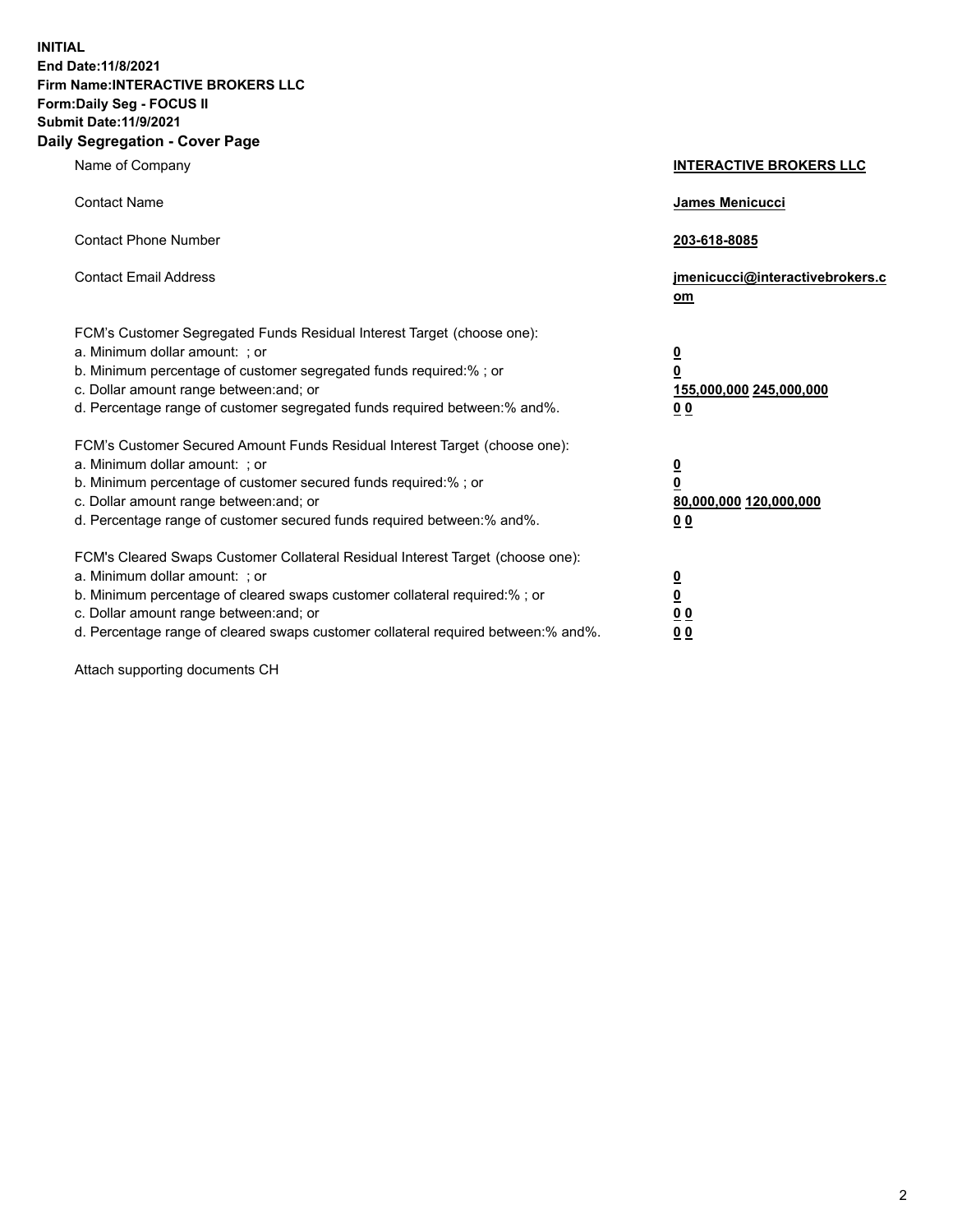## **INITIAL End Date:11/8/2021 Firm Name:INTERACTIVE BROKERS LLC Form:Daily Seg - FOCUS II Submit Date:11/9/2021 Daily Segregation - Secured Amounts**

|            | Dany Segregation - Secured Amounts                                                          |                                         |
|------------|---------------------------------------------------------------------------------------------|-----------------------------------------|
|            | Foreign Futures and Foreign Options Secured Amounts                                         |                                         |
|            | Amount required to be set aside pursuant to law, rule or regulation of a foreign            | $0$ [7305]                              |
|            | government or a rule of a self-regulatory organization authorized thereunder                |                                         |
| 1.         | Net ledger balance - Foreign Futures and Foreign Option Trading - All Customers             |                                         |
|            | A. Cash                                                                                     | 507,046,939 [7315]                      |
|            | B. Securities (at market)                                                                   | $0$ [7317]                              |
| 2.         | Net unrealized profit (loss) in open futures contracts traded on a foreign board of trade   | -5,217,282 <sup>[7325]</sup>            |
| 3.         | Exchange traded options                                                                     |                                         |
|            | a. Market value of open option contracts purchased on a foreign board of trade              | 148,220 [7335]                          |
|            | b. Market value of open contracts granted (sold) on a foreign board of trade                | $-9,145$ [7337]                         |
| 4.         | Net equity (deficit) (add lines 1. 2. and 3.)                                               | 501,968,732 [7345]                      |
| 5.         | Account liquidating to a deficit and account with a debit balances - gross amount           | 4,677 [7351]                            |
|            | Less: amount offset by customer owned securities                                            | 0 [7352] 4,677 [7354]                   |
| 6.         | Amount required to be set aside as the secured amount - Net Liquidating Equity              | 501,973,409 [7355]                      |
|            | Method (add lines 4 and 5)                                                                  |                                         |
| 7.         | Greater of amount required to be set aside pursuant to foreign jurisdiction (above) or line | 501,973,409 [7360]                      |
|            | 6.                                                                                          |                                         |
|            | FUNDS DEPOSITED IN SEPARATE REGULATION 30.7 ACCOUNTS                                        |                                         |
| 1.         | Cash in banks                                                                               |                                         |
|            | A. Banks located in the United States                                                       | 49,571,119 [7500]                       |
|            | B. Other banks qualified under Regulation 30.7                                              | 0 [7520] 49,571,119 [7530]              |
| 2.         | <b>Securities</b>                                                                           |                                         |
|            | A. In safekeeping with banks located in the United States                                   | 320,987,290 [7540]                      |
|            | B. In safekeeping with other banks qualified under Regulation 30.7                          | 0 [7560] 320,987,290 [7570]             |
| 3.         | Equities with registered futures commission merchants                                       |                                         |
|            | A. Cash                                                                                     | $0$ [7580]                              |
|            | <b>B.</b> Securities                                                                        | $0$ [7590]                              |
|            | C. Unrealized gain (loss) on open futures contracts                                         | $0$ [7600]                              |
|            | D. Value of long option contracts                                                           | $0$ [7610]                              |
|            | E. Value of short option contracts                                                          | 0 [7615] 0 [7620]                       |
| 4.         | Amounts held by clearing organizations of foreign boards of trade                           |                                         |
|            | A. Cash                                                                                     | $0$ [7640]                              |
|            | <b>B.</b> Securities                                                                        | $0$ [7650]                              |
|            | C. Amount due to (from) clearing organization - daily variation                             | $0$ [7660]                              |
|            | D. Value of long option contracts                                                           | $0$ [7670]                              |
|            | E. Value of short option contracts                                                          | 0 [7675] 0 [7680]                       |
| 5.         | Amounts held by members of foreign boards of trade                                          |                                         |
|            | A. Cash                                                                                     | 250,562,657 [7700]                      |
|            | <b>B.</b> Securities                                                                        | $0$ [7710]                              |
|            | C. Unrealized gain (loss) on open futures contracts                                         | 7,462,697 [7720]                        |
|            | D. Value of long option contracts                                                           | 148,220 [7730]                          |
|            | E. Value of short option contracts                                                          | <u>-9,145</u> [7735] 258,164,429 [7740] |
| 6.         | Amounts with other depositories designated by a foreign board of trade                      | $0$ [7760]                              |
| 7.         | Segregated funds on hand                                                                    | $0$ [7765]                              |
| 8.         | Total funds in separate section 30.7 accounts                                               | 628,722,838 [7770]                      |
| 9.         | Excess (deficiency) Set Aside for Secured Amount (subtract line 7 Secured Statement         | 126,749,429 [7380]                      |
|            | Page 1 from Line 8)                                                                         |                                         |
| 10.<br>11. | Management Target Amount for Excess funds in separate section 30.7 accounts                 | 80,000,000 [7780]                       |
|            | Excess (deficiency) funds in separate 30.7 accounts over (under) Management Target          | 46,749,429 [7785]                       |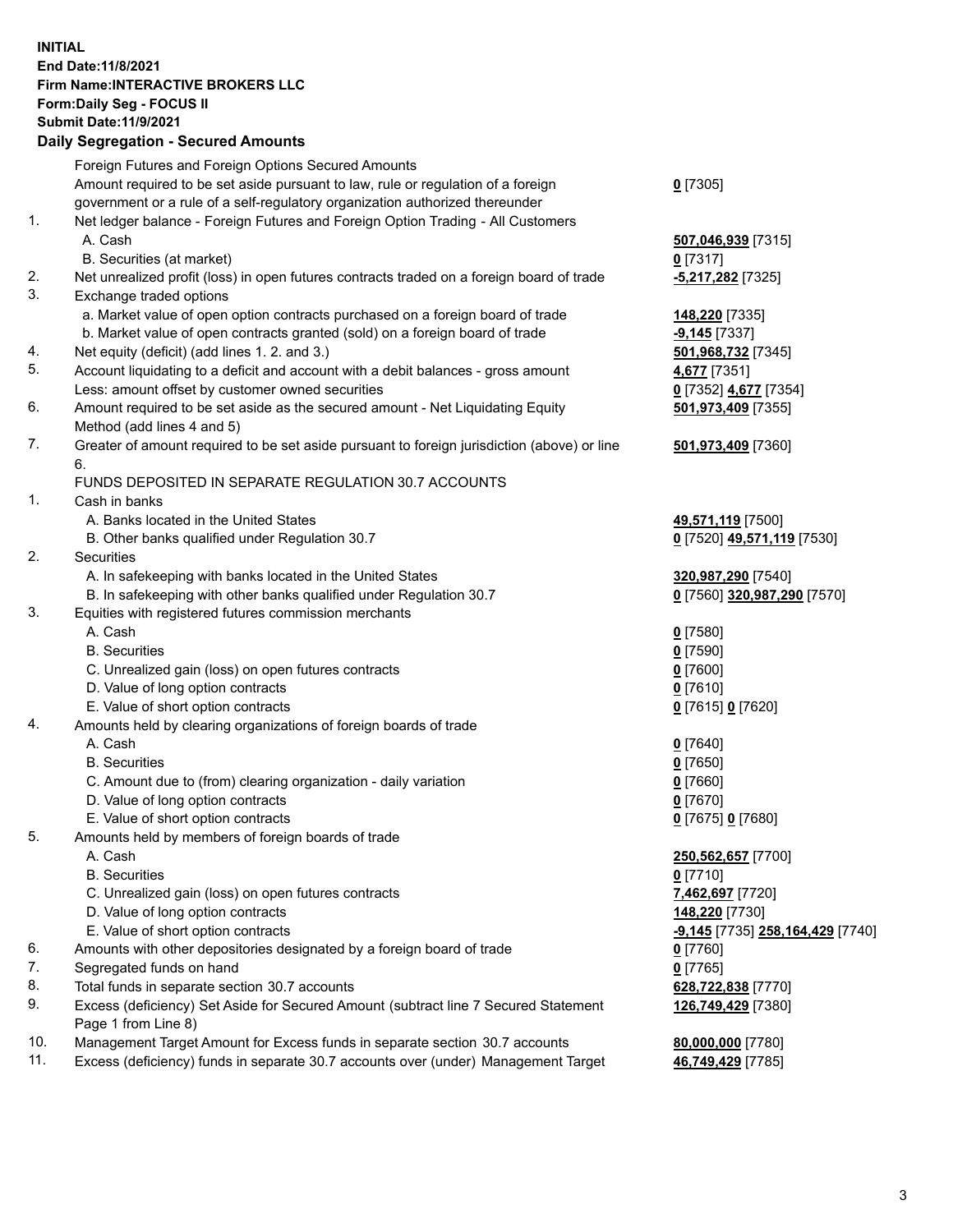**INITIAL End Date:11/8/2021 Firm Name:INTERACTIVE BROKERS LLC Form:Daily Seg - FOCUS II Submit Date:11/9/2021 Daily Segregation - Segregation Statement** SEGREGATION REQUIREMENTS(Section 4d(2) of the CEAct) 1. Net ledger balance A. Cash **7,413,849,056** [7010] B. Securities (at market) **0** [7020] 2. Net unrealized profit (loss) in open futures contracts traded on a contract market **269,451,405** [7030] 3. Exchange traded options A. Add market value of open option contracts purchased on a contract market **471,579,847** [7032] B. Deduct market value of open option contracts granted (sold) on a contract market **-418,199,215** [7033] 4. Net equity (deficit) (add lines 1, 2 and 3) **7,736,681,093** [7040] 5. Accounts liquidating to a deficit and accounts with debit balances - gross amount **1,088,356** [7045] Less: amount offset by customer securities **0** [7047] **1,088,356** [7050] 6. Amount required to be segregated (add lines 4 and 5) **7,737,769,449** [7060] FUNDS IN SEGREGATED ACCOUNTS 7. Deposited in segregated funds bank accounts A. Cash **1,683,331,269** [7070] B. Securities representing investments of customers' funds (at market) **3,682,396,395** [7080] C. Securities held for particular customers or option customers in lieu of cash (at market) **0** [7090] 8. Margins on deposit with derivatives clearing organizations of contract markets A. Cash **1,987,768,617** [7100] B. Securities representing investments of customers' funds (at market) **517,493,903** [7110] C. Securities held for particular customers or option customers in lieu of cash (at market) **0** [7120] 9. Net settlement from (to) derivatives clearing organizations of contract markets **16,118,145** [7130] 10. Exchange traded options A. Value of open long option contracts **471,479,773** [7132] B. Value of open short option contracts **-418,178,405** [7133] 11. Net equities with other FCMs A. Net liquidating equity **0** [7140] B. Securities representing investments of customers' funds (at market) **0** [7160] C. Securities held for particular customers or option customers in lieu of cash (at market) **0** [7170] 12. Segregated funds on hand **0** [7150] 13. Total amount in segregation (add lines 7 through 12) **7,940,409,697** [7180] 14. Excess (deficiency) funds in segregation (subtract line 6 from line 13) **202,640,248** [7190] 15. Management Target Amount for Excess funds in segregation **155,000,000** [7194] 16. Excess (deficiency) funds in segregation over (under) Management Target Amount **47,640,248** [7198]

Excess